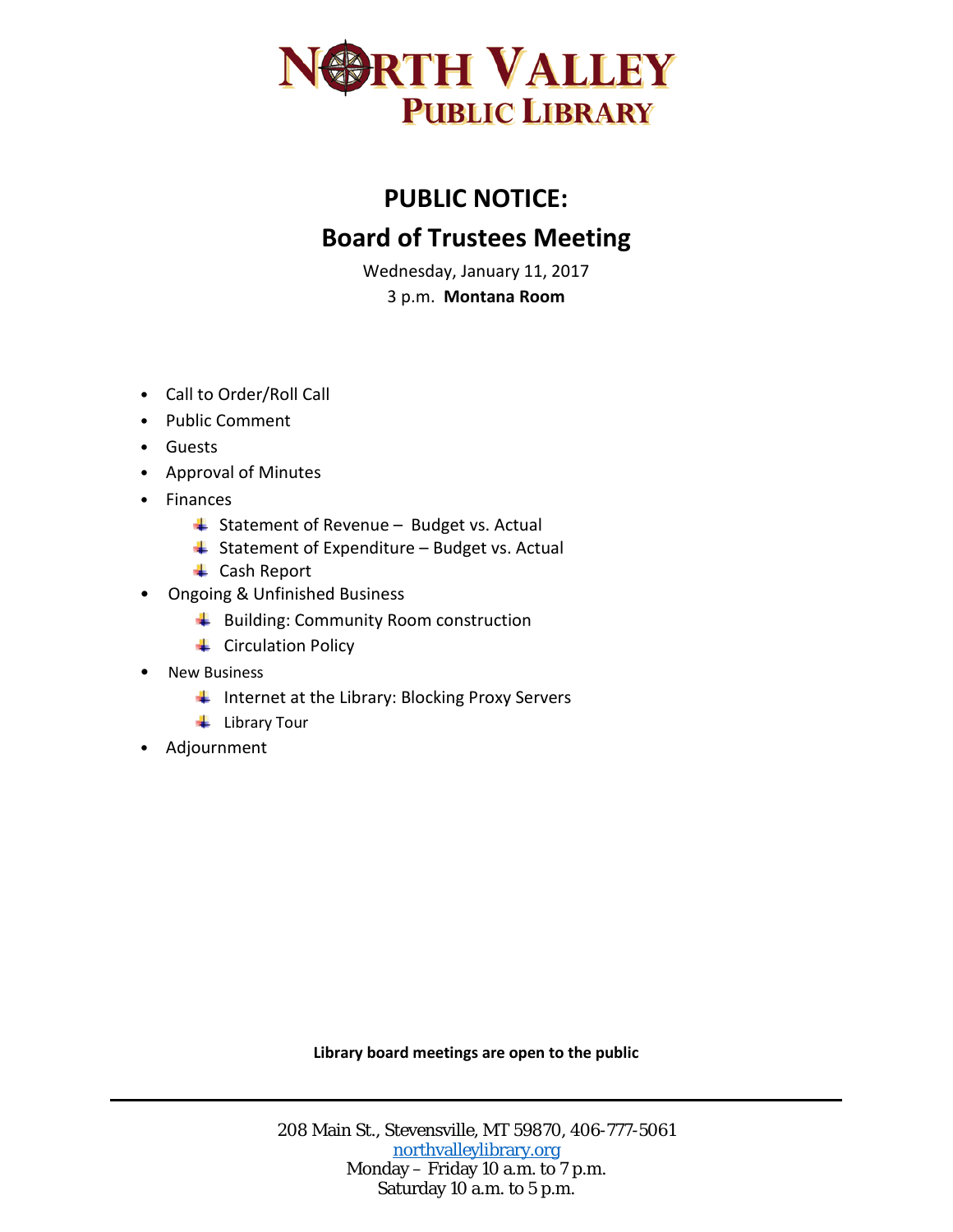North Valley Public Library Board of Trustees Meeting Wednesday, January 11, 2017 3:00 p.m. in the NVPL Montana Room

Attending: Joanne Charbonneau, Board chairperson Victoria Howell, Board Member Ben Essary, Board Member

Denise Ard, Library Director Leon Theroux, Guest

Joanne called the meeting to order at 3:03 p.m. A quorum of three trustees were present including Victoria, Joanne and Ben. Kim and Diane had excused absences. No public comment.

Joanne motioned to approve the minutes from the December meeting, Victoria seconded. Motion carried unanimously.

Finances: Denise pointed out the \$266.60 miscellaneous income (line 362000) and said it was a Montana State Fund Dividend workers comp premium return for policy year 2014. It reads negative on "Revenues to be Received" column because it was not budgeted (anticipated) but it is income.

Friends of the Library have not met recently. The date for the Chocolate and Authors fundraiser is not set. Friends wants children friendly activities during Chocolates and Authors. Joanne will talk to Dianna about keeping in contact with them. The Friends are still in a reorganizational state after the departure of long time President, Beverly Helrich.

Ravalli County sent property tax bills later than normal so the mill levy funds are only at 35% received.

Expenditures: Due to unforeseen increases and expenses, the library needs to cut back on other line items in the general fund to make up the difference. Denise is finding line items to divert money from such as programming and events. Examples of unforeseen increases and expenses: having to pay the building and liability insurance premium twice in this fiscal year due to change of policy resulting in change of renewal date; replacing motor on heater; new hire for youth services with overlapping training hours and payout of vacation and sick.

Due to a bowing ceiling beam, the Community Room is not available to the public until the issue is fixed. The amount appropriated in the Library Depreciation Fund budget is not enough for the needed renovations to the Community Room. However, there is money in the Library Depreciation Fund in reserve that can used, but it would require a budget amendment. Funds are legislated and the Library Depreciation Cash Reserve works differently than the General Fund Cash Reserve. The General Fund Cash Reserve should be 1/3 of appropriations to be fiscally responsible. Joanne moved to accept the financial report, Ben seconded. Motion carried unanimously.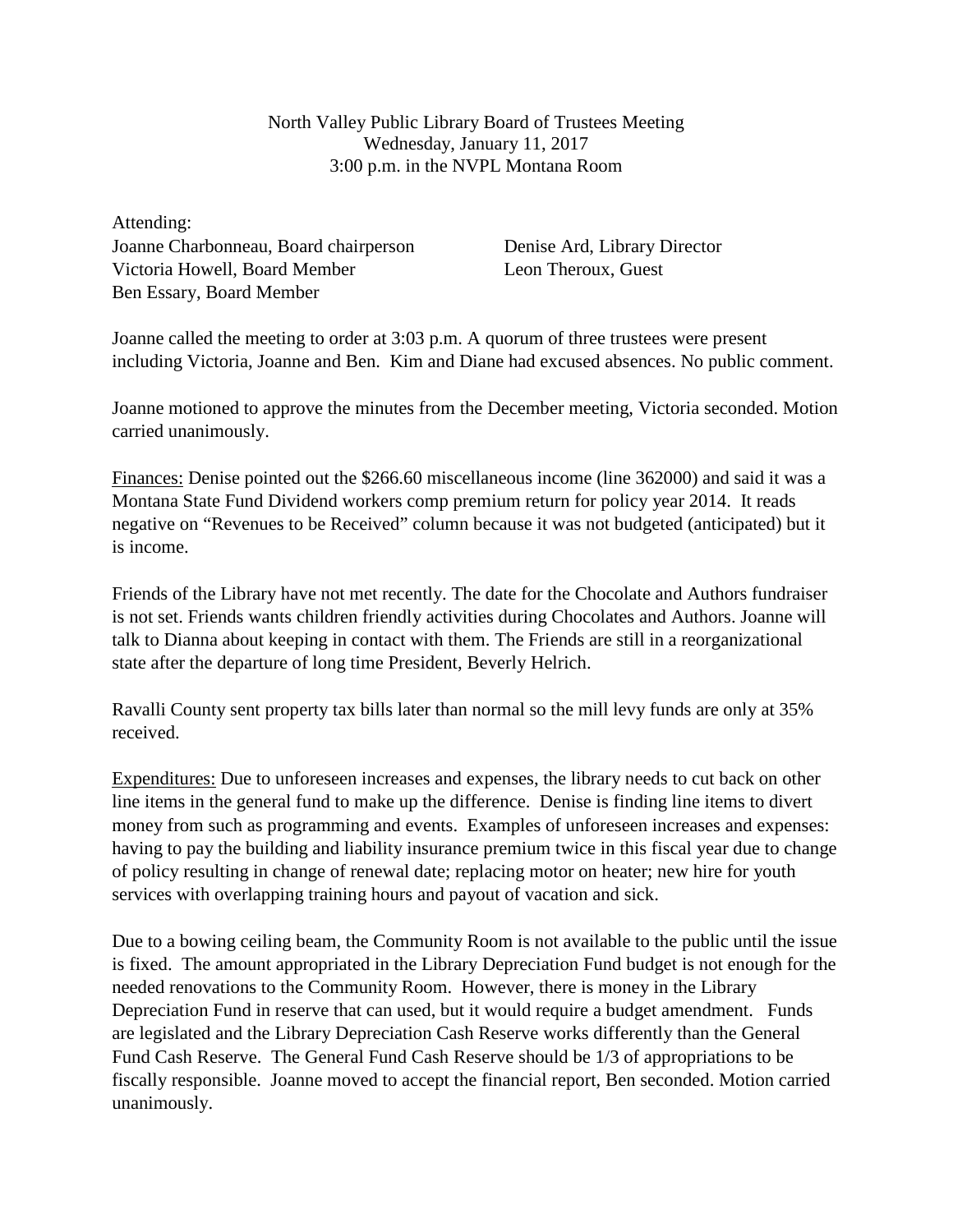Unfinished Business: The Town building inspector and Eclipse Engineering inspected the ceiling in the community room. There is a sagging roof beam that needs replacing, which first requires asbestos remediation. The insulation, lighting and grid are part of the project. These new renovations were not budgeted for this fiscal year. The board agreed that the project should take place immediately because the room is vital for children and adult programs. The Board directed Denise to schedule the contractors and keep the renovation going. Denise is to prepare a budget resolution, and put the budget resolution on the agenda for the February meeting. Victoria moved to go forward on the repairs on the community room, Joanne seconded. Motion carried unanimously.

The Foundation paid for the 2016-2017 renovations in the children's room. The discovery of a broken beam caused the project to be over budget. The Foundation used all the bequest money they received thus far and cannot pay for the Community room at this time. However, the Foundation said when they receive the balance of the endowment, which they expect in April, they will turn over that money to the library.

Circulation Policy: Policy discussion included resident eligibility to obtain a North Valley Library card. Should North Valley Library cards be limited to Stevensville and Lone Rock School District residents because only they pay taxes to NVPL? It was suggested that those outside the taxing district, go to the library at which they pay taxes, which would most often be Missoula Library and Bitterroot Library in Hamilton and have their library card issued there. Some board members believe the money lost from out of district patrons who use our library is not worth the ill will the new policy might generate. The cost for their cards is about \$500.00 a year for Montana Shared Catalog fees, but other costs are hard to determine. All residents of Ravalli County pay a small fee to the Bitterroot Library. There are issues with hidden charges, bookkeeping and matter of fairness for those whose property taxes pay for this library district. Joanne thinks it is a fairness and bookkeeping issue. NVPL pays \$.30 per checkout for Montana Library2Go, the online e-book and audio-book service. NVPL also has expenses in being part of the Partner's Sharing Group. Joanne said she wanted to emphasize that her suggestion is simply asking patrons to get their library card within the district they pay their taxes. Ben and Victoria raised concerns about all citizens having access to public libraries as well as potential hard feelings should we revoke NVPL cards to non-residents. In addition, the Partners Sharing Group may recommend that all patrons have a single card in the district in which they reside—which would settle the matter without NVPL taking unilateral action.

Joanne withdrew the motion she made about resident eligibility for a card and asked Denise to bring it back to the board after the Partners decides on the Single Partners Card Implementation Procedures for Current Duplicates. In the meantime, we will continue our circulation policy as is.